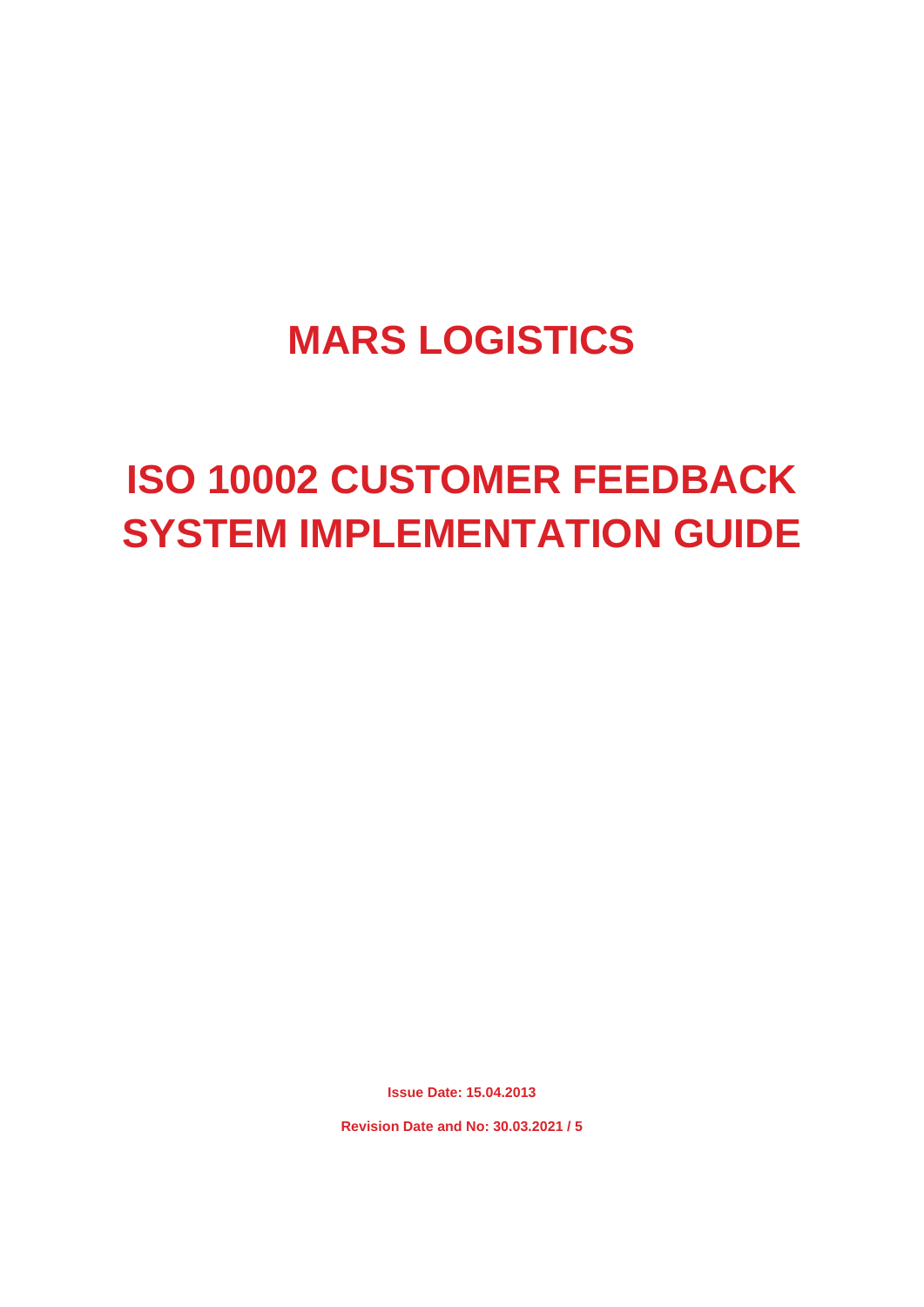

Adopting the "Customer Focus" concept as the center of its values, Mars Logistics prioritizes customer satisfaction in all its activities. The activities conducted for providing better and more reliable services were accelerated and it was decided to add ISO 10002 Customer Satisfaction Standard to the management system standards owned and maintained by the corporation.

It is the prioritized goal of Mars Logistics to ensure that each feedback received by Mars Logistics is arranged more systematically and more reliably to respond to customers' demands instantaneously, and to increase customer satisfaction accordingly.

Listening to the parties for which services are rendered and understanding their requirements and expectations are of importance for Mars Logistics. Therefore, Mars Logistics believes that each feedback is actually an opportunity for progress and continuous improvement.

#### **OUR VISION**

To be a brand maintaining its leadership position in the logistics sector by making differences and displaying steady growth.

#### **OUR MISSION**

Mars is an innovative and pioneering group of companies providing logistics services.

## **HITACHI GROUP CORE VALUES**

**Harmony (Wa):** The willingness to respect the opinions of others and discuss matters in a manner that is thorough and frank, but fair and impartial, and once a conclusion has been reached, to cooperate and work together to achieve a common goal.

**Sincerity (Makoto):** To approach issues openly and honestly, without drawing false distinctions between oneself and others. "Sincerity" is the spirit that inspires the confidence that society has placed in us.

**Pioneering Spirit (Kaitakusha-seishin):** A purposeful approach to one's work based on individual initiative, to create new business by pursuing novel, new goals. This spirit is manifested in a keen desire to be at the forefront of technology and the top of our chosen fields of expertise. These objectives are achieved by promoting the limitless potential of each individual member of Hitachi.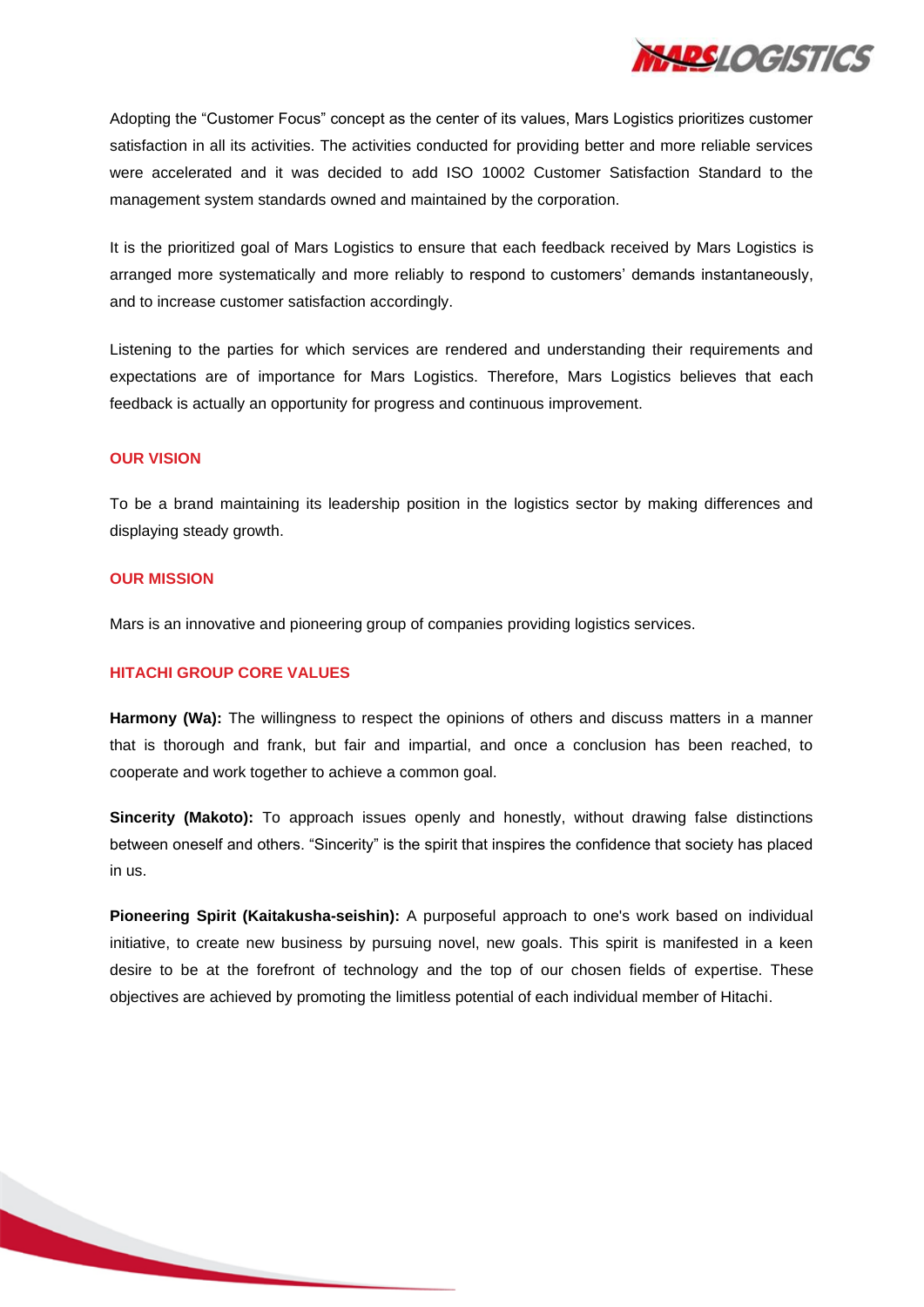

#### **OUR VALUES**

**Customer Focus:** To anticipate and meet present and future customer expectations in accordance with "Win-Win" philosophy.

**Learning and Development:** To ensure continuous development by obtaining knowledge that will pave the way for change and improvement and give a sense of direction to our conduct.

**Employee Satisfaction:** To offer more than the expectations of our employees.

**Team Spirit:** To solve problems and to share success and achievements together.

**Respecting the Environment and Society:** To be sensitive about the society's expectations and the need for environmental protection in all our processes.

**Reliability:** To keep our promises given to shareholders, to be honest and to comply with ethical values.

**Developing Cooperation:** To work and ensure mutual development of our partnerships established with our suppliers, agencies, non-governmental organizations etc. in compliance with "Win-Win" philosophy.

**Taking Responsibility:** To take charge even with the tasks that are way too challenging by pushing the limits of knowledge and skills.

#### **OUR EXCELLENCE POLICY**

Believing that quality is customer satisfaction, Mars Management aims at reaching the level of superior quality at low cost by achieving flawless service generation. To this effect, Mars Management has adopted the Excellence Approach that equally and fairly meets the expectations of its customers, employees, suppliers, society and shareholders, which, in essence, is a continuous process of improvement, learning and innovation.

#### **OUR CUSTOMER FEEDBACK POLICY**

Mars Logistics establishes effective communication channels to understand and quickly respond to its customers' requirements. It undertakes to respond and conclude all positive or negative notifications received by it in accordance with the laws, international transportation rules and the corporate procedures and to implement and continuously improve the customers complaints handling process together with its personnel aware of customer-oriented approach.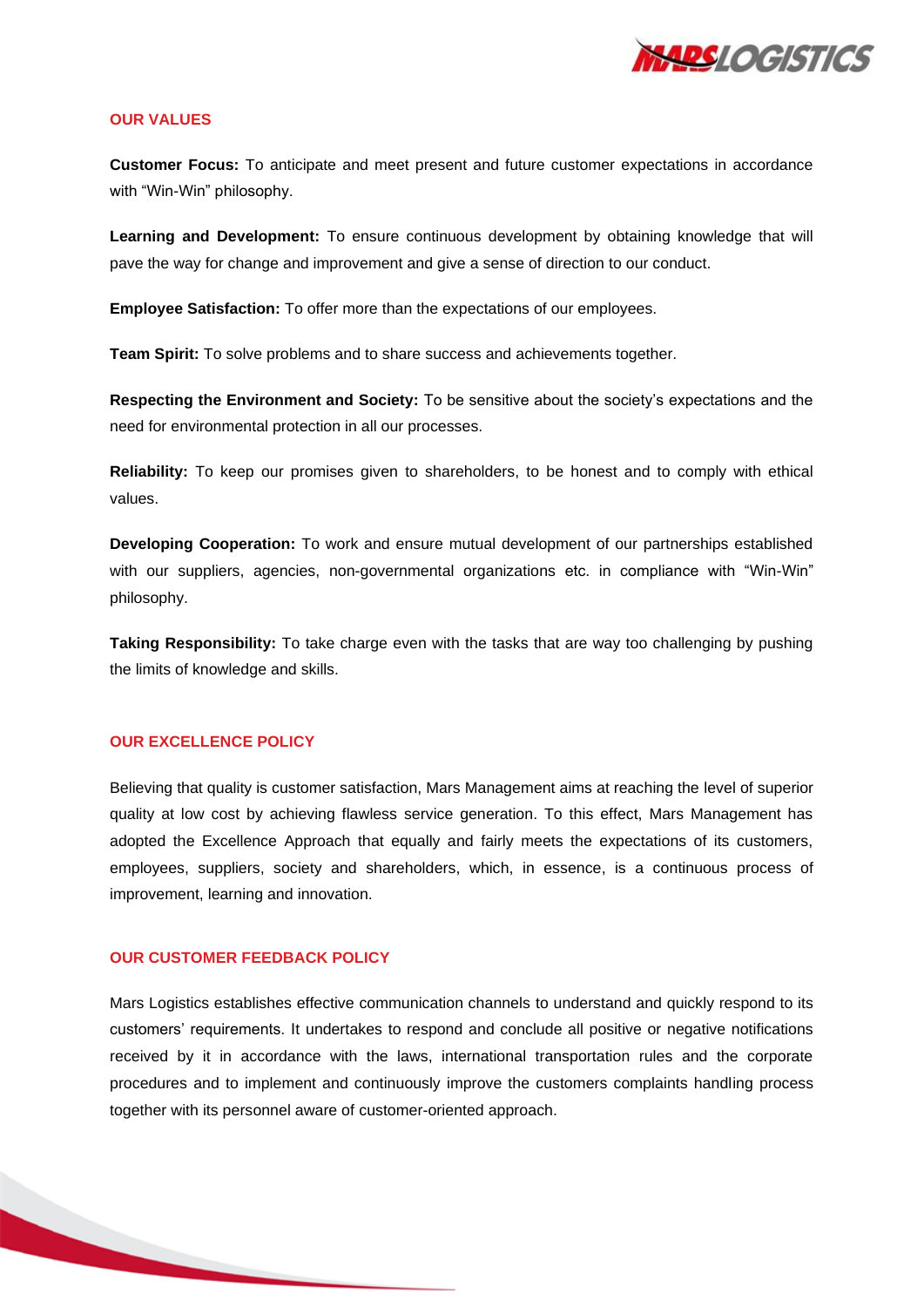

#### **NOTIFICATION OF FEEDBACKS**

The customers of Mars Logistics can notify any kind of feedbacks related to the services that they receive in the quickest and easiest manner possible by using the following:

- **LOGICALL** customer services hotline that can be reached via the phone no. 0212 411 4 411
- The **fax** line numbered 0212 411 44 45
- **LOGIMAIL** information services that can be accessed via the address of [logimail@marslogistics.com](mailto:logimail@marslogistics.com)
- The address informations of Mars Logistics head office and the other locations provided on the **Contact** – **Contact Us** page available at [www.marslogistics.com](http://www.marslogistics.com/)
- **Contact form** accessible via **Contact Contact Us** page available at [www.marslogistics.com](http://www.marslogistics.com/)
- **Face-to-face and online meetings** held during the visits
- **Surveys** conducted by the related departments and outsourced companies

During notification of feedbacks, delivery of the following informations which are relevant, accurate, complete, meaningful, useful and not misguided to Mars Logistics will make the resolution process progresses faster:

- The name of the company and the contact information related with the person giving feedback
- Information regarding Mars Logistics company and department that is the subject matter of the feedback
- If available, the identification data such as freight number etc.
- The expectations of the customer providing feedback from Mars Logistics

# **HANDLING OF FEEDBACKS**

Each feedback received by Mars Logistics is recorded into the system within 24 hours if received within standard working hours or the next business day if received out of the working hours. The related customer is immediately informed via automatic mail indicating that the related feedback is recorded duly. The customers without any e-mail address information are informed via the other communication channels.

The feedbacks recorded as such are prioritized if they are negative feedbacks; they are duly examined by employees who have necessary personal bahviour, experience, education, and knowledge and evaluated according to their priorities. During the stage of collection of information related with detailed examination and feedback, constant communication is established with the customers and the customers' expectations are also considered in the related issue solution process.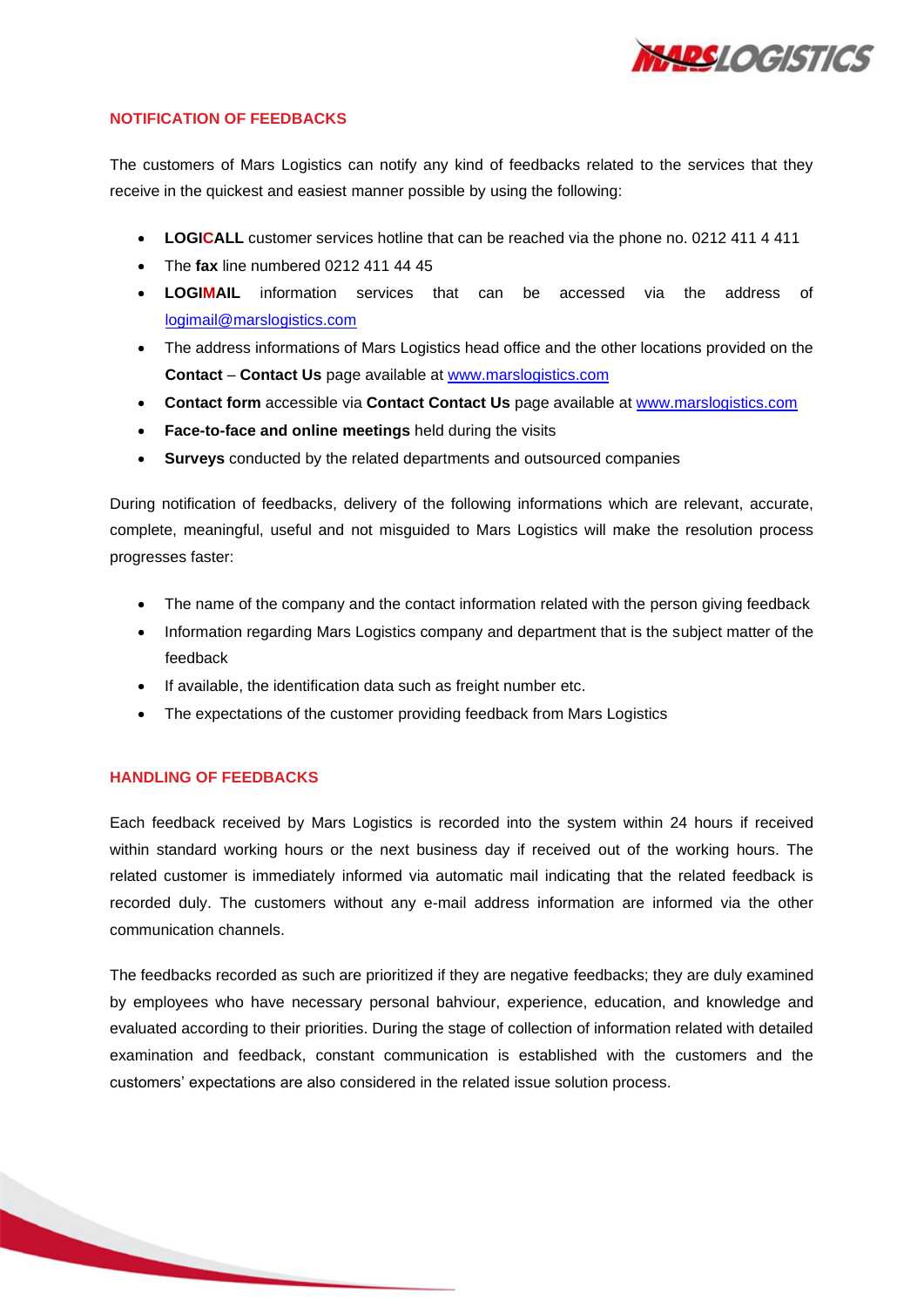

Negative feedbacks are prioritized according to the following classification:

## **High-Priority Negative Feedbacks:**

- Any accident, injury, loss of life or the situations related with occupational health and safety
- The incidents causing environmental damage
- Illegal practices
- The issues causing suspension of the customers' operations and customer loss
- The incidents that will harm Mars Logistics' corporate image
- Issues arising from incorrect price offers (min. 3.000 USD/EUR and above customer loss)

#### **Normal-Priority Negative Feedbacks:**

- Financial issues
- The issues causing disruption in the customers' operations
- The incidents such as damage, loss etc. of the customers' properties
- The situations contrary to the contract
- Problems related with delivery
- Problems related with communication and flow of information
- Issues related with the behaviours of Mars Logistics' employees

#### **Low-Priority Negative Feedbacks:**

- The issues arising between the parties in relation to the requests for deviations from the contract
- The issues outside the scope of the Mars Logistics' line of business
- Issues related with the dressing of Mars Logistics' employees
- Issues that are found not attributable to any fault of Mars Logistics

## **RESPONDING OF FEEDBACKS**

The solutions proposed in relation to feedbacks are notified to the customers within the periods specified below:

- …1… business day for high-priority negative feedbacks
- …3… business day for normal-priority negative feedbacks
- …5… business day for low-priority negative feedbacks

If the solution-related methods are approved by the customers, the related applications are implemented and the feedbacks are closed. Confirmation calls are made for each feedback closed as such.